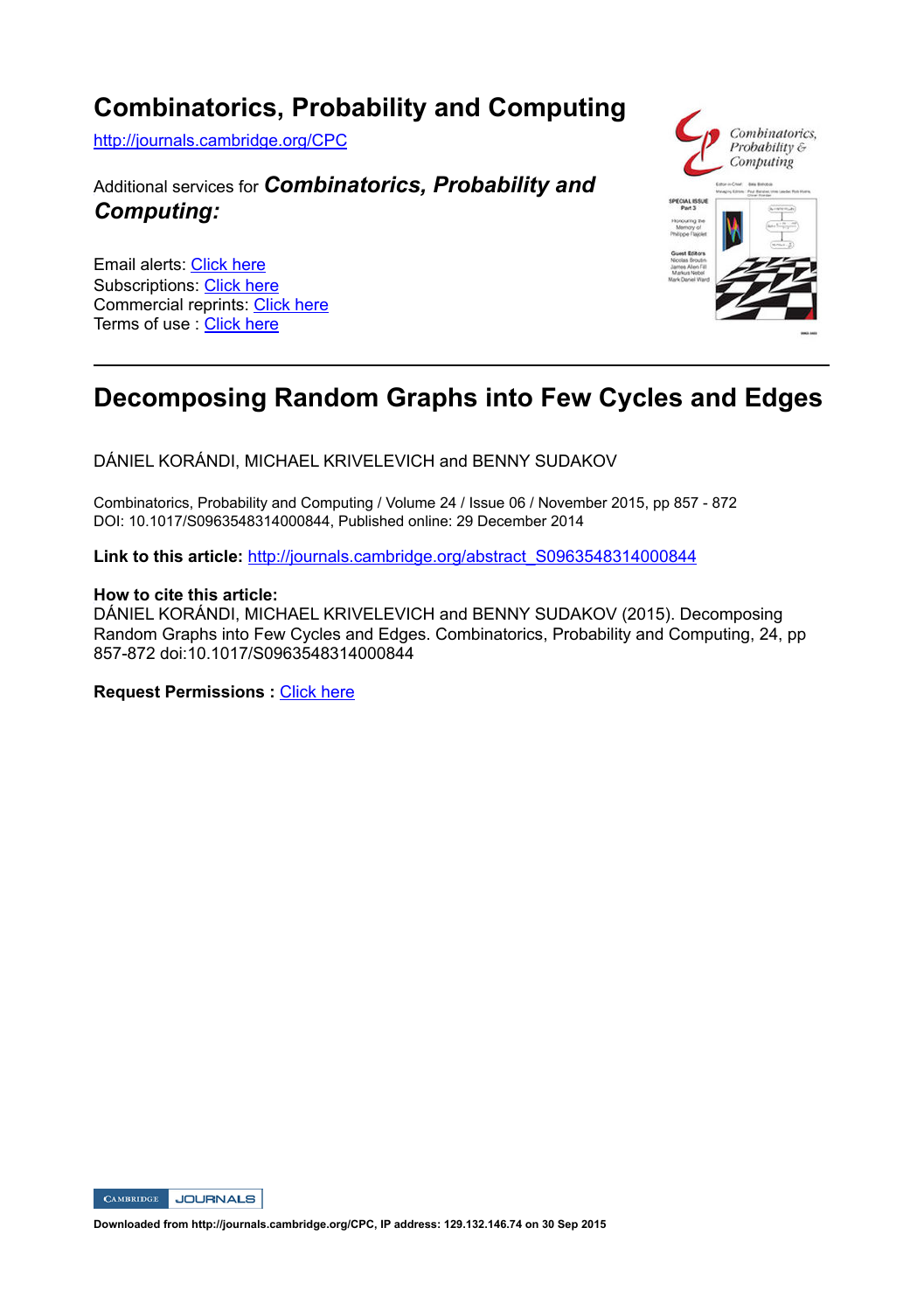# **Decomposing Random Graphs into Few Cycles and Edges**

## DÁNIEL KORÁNDI<sup>1</sup>, MICHAEL KRIVELEVICH<sup>2†</sup> and BENNY SUDAKOV<sup>1</sup>‡

<sup>1</sup> Department of Mathematics, ETH, Rämistrasse 101, 8092 Zurich, Switzerland (e-mail: daniel.korandi@math.ethz.ch, benjamin.sudakov@math.ethz.ch)

<sup>2</sup> School of Mathematical Sciences, Sackler Faculty of Exact Sciences, Tel Aviv University, Tel Aviv 6997801,

Israel

(e-mail: krivelev@post.tau.ac.il)

Received 9 April 2014; revised 19 November 2014; first published online 29 December 2014

Over 50 years ago, Erd˝os and Gallai conjectured that the edges of every graph on *n* vertices can be decomposed into  $O(n)$  cycles and edges. Among other results, Conlon, Fox and Sudakov recently proved that this holds for the random graph  $G(n, p)$  with probability approaching 1 as  $n \to \infty$ . In this paper we show that for most edge probabilities  $G(n, p)$ can be decomposed into a union of  $n/4 + np/2 + o(n)$  cycles and edges w.h.p. This result is asymptotically tight.

2010 Mathematics subject classification: Primary 05C38, 05C80

#### **1. Introduction**

Problems about packing and covering the edge set of a graph using cycles and paths have been intensively studied since the 1960s. One of the oldest questions in this area was asked by Erdős and Gallai [7, 8]. They conjectured that the edge set of any graph *G* on *n* vertices can be covered by *n* − 1 cycles and edges, and can be partitioned into a union of  $O(n)$  cycles and edges. The covering part was proved by Pyber  $[11]$  in the 1980s, but the partitioning part is still open. As noted in [8], it is not hard to show that  $O(n \log n)$  cycles and edges suffice. This bound was recently improved to  $O(n \log \log n)$  by Conlon, Fox and Sudakov in [6], where they also proved that the conjecture holds for random graphs and

<sup>†</sup> Research supported in part by a USA–Israel BSF grant and by a grant from the Israel Science Foundation.

<sup>‡</sup> Research supported in part by SNSF grant 200021-149111 and by a USA–Israel BSF grant.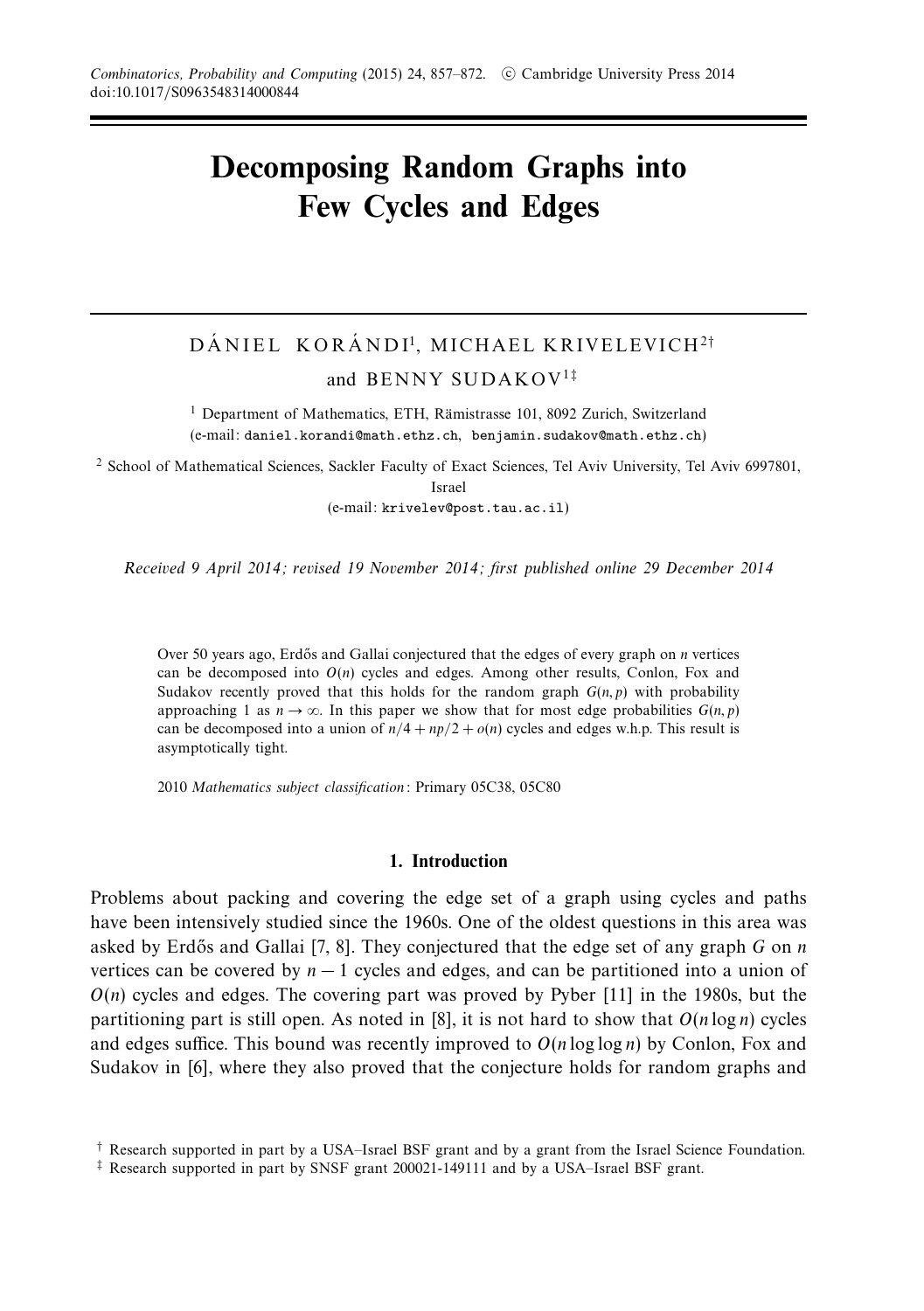graphs of linear minimum degree. The present paper treats the problem in the case of random graphs in more detail.

Let  $0 \leq p(n) \leq 1$  and define  $G(n, p)$  to be the random graph on *n* vertices, where the edges are included independently with probability *p*. We hope to find a close-to-optimal partition of the edges of a random graph into cycles and edges. Observe that in any such partition each odd-degree vertex needs to be incident to at least one edge, so if *G*(*n, p*) has *s* odd-degree vertices, then we certainly need at least *s/*2 edges. Also, a typical random graph has about  $\binom{n}{2}p$  edges, whereas a cycle may contain no more than *n* edges, so we need at least about *np/*2 cycles (or edges) to cover the remaining edges. This simple argument gives a lower bound of  $np/2 + s/2$  on the optimum.

In this paper we show that this lower bound is asymptotically tight. Let  $odd(G)$  denote the number of odd-degree vertices in the graph *G*. We say that  $G(n, p)$  (with  $p = p(n)$ ) satisfies some property *P* with high probability, or w.h.p., if the probability that *P* holds tends to 1 as *n* approaches infinity. Our main result is the following theorem.

**Theorem 1.1.** Let the edge probability *p*(*n*) satisfy

$$
p = \omega \bigg( \frac{\log \log n}{n} \bigg).
$$

Then w.h.p. *G*(*n, p*) can be split into

$$
\frac{\text{odd}(G(n,p))}{2} + \frac{np}{2} + o(n)
$$

cycles and edges.

In fact, as we show in Lemma 2.2, for most of the *p* in the range, odd(*G*(*n, p*)) ∼ *n/*2. This immediately implies the following, perhaps more tangible, corollary.

**Corollary 1.2.** Let  $p = p(n)$  be in the range

$$
\left[\omega\left(\frac{\log\log n}{n}\right), 1 - \omega\left(\frac{1}{n}\right)\right].
$$

Then w.h.p.  $G(n, p)$  can be split into

$$
\frac{n}{4} + \frac{np}{2} + o(n)
$$

cycles and edges.

Here we use the standard notation of  $\omega(f)$  for any function that is asymptotically greater than the function  $f(n)$ , *i.e.*,  $g(n) = \omega(f(n))$ , if

$$
\lim_{n\to\infty}\frac{g(n)}{f(n)}=\infty.
$$

In this paper log stands for the natural logarithm, and for the sake of clarity we omit the floor and ceiling signs whenever they are not essential. We call *G* an Euler graph if all the vertices of *G* have even degree (not requiring that *G* be connected).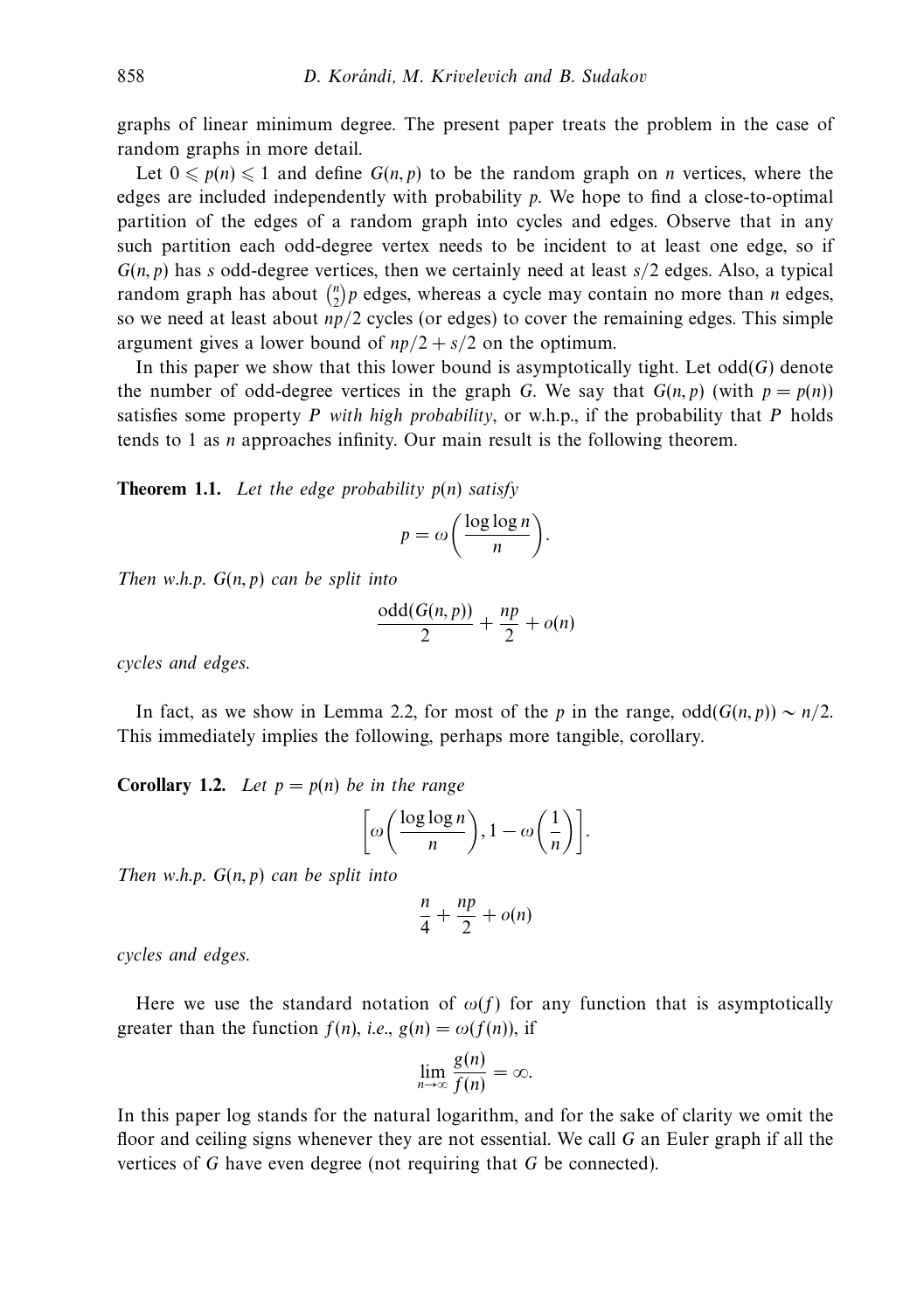#### **1.1. Proof outline**

We will break the probability range into three parts (the sparse, the intermediate and the dense ranges), and prove Theorem 1.1 separately for each part. The proofs of the denser cases build on the sparser cases, but all the proofs have the following pattern: we start by deleting

$$
\frac{\text{odd}(G(n,p))}{2} + o(n)
$$

edges so that the remaining graph is Euler, and then we extract relatively few long cycles to reduce the problem to a sparser case.

In the sparse case we will check the Tutte condition to show that there is a large matching on the odd-degree vertices, and then use expansion properties to iteratively find cycles that are much longer than the average degree. In the end, we are left with a sparse Euler subgraph, which breaks into  $o(n)$  cycles.

The denser cases are somewhat more complicated. We will need to break *G*(*n, p*) into several random subgraphs. These graphs will not be independent, but we can remove edges from one of them without affecting the random structure of the others.

In the intermediate case we break  $G(n, p)$  into three random subgraphs,  $G(n, p)$ *G*<sub>1</sub> ∪ *G*<sub>2</sub> ∪ *G*<sub>3</sub>*.* First we find an edge set *E*<sub>0</sub> in *G*<sub>2</sub> such that *G*(*n*, *p*) − *E*<sub>0</sub> is Euler. Then we break  $(G_2 \cup G_3) - E_0$  into matchings and  $G_1$  into even sparser random graphs. Using a result by Broder, Frieze, Suen and Upfal [4] about paths connecting a prescribed set of vertex pairs in random graphs, we connect the matchings into cycles using the parts of *G*1. The remaining edges are all from *G*1, and the tools from the sparse case take care of them.

In the dense case we break into four subgraphs,  $G(n, p) = G_1 \cup G_2 \cup G_3 \cup G_4$ , where  $G_4$  contains the majority of the edges. Again we start by finding the edge set  $E_0$  in  $G_3$ . Next, we apply a recent packing result by Knox, Kühn and Osthus [9] to find many edge-disjoint Hamilton cycles in  $G_4$ . Then we break the remaining edges from  $G_3 \cup G_4$ into matchings and use  $G_2$  to connect them into cycles. At this point we have a still intact random graph  $G_1$  and some edges from  $G_2$  left, and these fit into the intermediate setting, hence the previous results complete the proof.

The paper is organized as follows. In Section 2 we prove all the results we need for odd-degree vertices, including the typical existence of  $E_0$  and the fact that normally about half the vertices are odd. Section 3 shows why we can iteratively remove relatively long cycles from sparse random graphs, and proves Theorem 1.1 in the sparse range. In Section 4 we show the details of breaking into matchings and then connecting them into few cycles, and prove the main lemma for the intermediate range. Finally, we complete the proofs of the denser cases in Section 5.

#### **2. Covering the odd-degree vertices**

The first step in the proof is to reduce the problem to an Euler subgraph by removing relatively few edges. This section is devoted to the discussion of the results we need for odd-degree vertices in random graphs.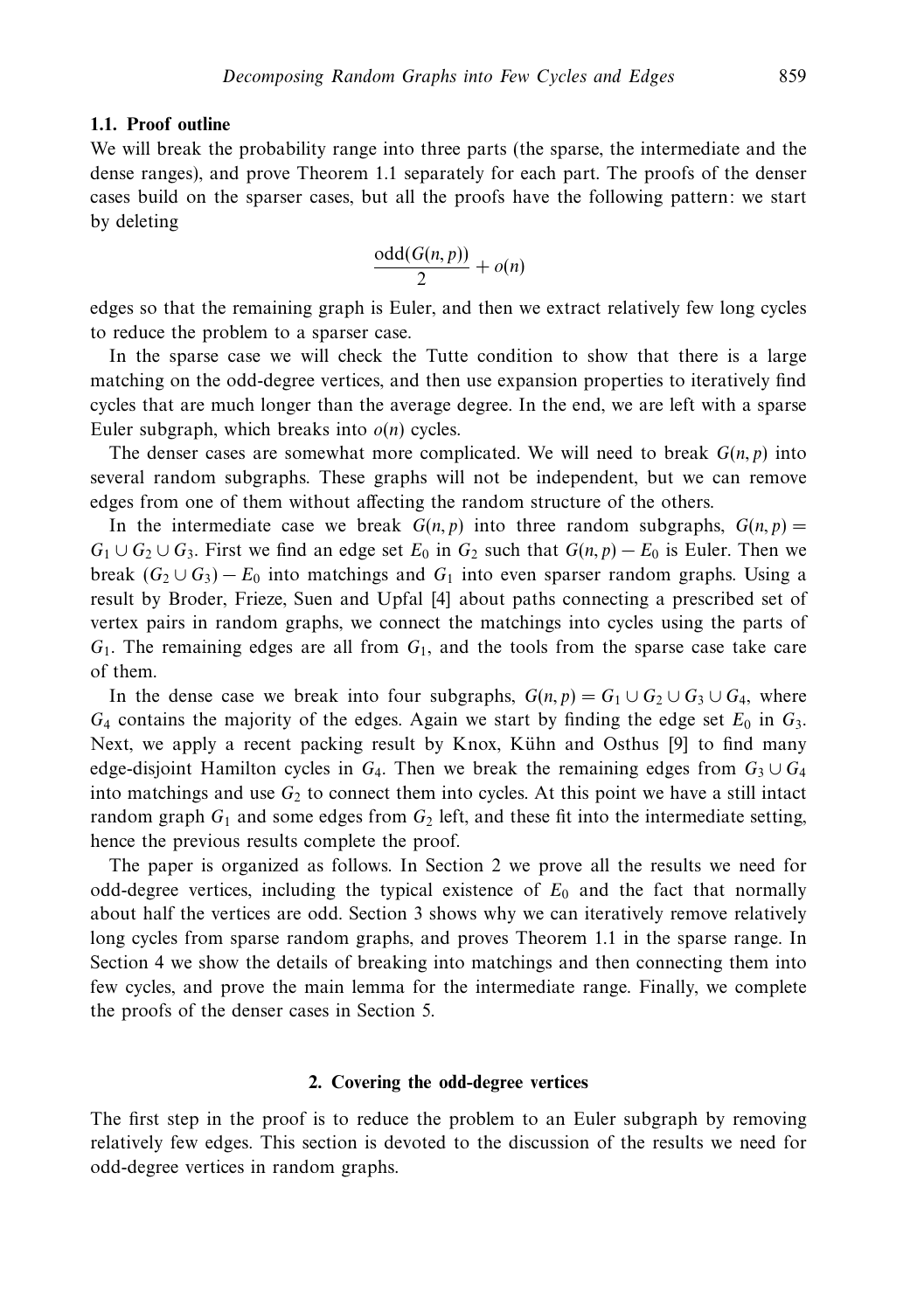Throughout the paper, we will use the following Chernoff-type inequalities (see,  $e.g., [1]).$ 

**Claim 2.1.** Suppose we have independent indicator random variables  $X_1, \ldots, X_n$ , where  $X_i =$ 1 with probability  $p_i$  and  $X_i = 0$  otherwise, for all  $i = 1, \ldots, n$ . Let  $X = X_1 + \cdots + X_n$  be the sum of the variables and let  $p = (p_1 + \cdots + p_n)/n$  be the average probability so that  $E(X) = np$ . Then:

 $(a) \mathbb{P}(X > np + a) \leqslant e^{-2a^2/n}$  for all  $a > 0$ , (**b**)  $\mathbb{P}(X > 2np) \le e^{-np/20}$ ,  $f(c) \mathbb{P}(X < np - a) \leqslant e^{-a^2/np}$ , and hence (d)  $\mathbb{P}(X < np/2) \le e^{-np/20}$ .

*In particular, all the above estimates hold when*  $X ∼ Bin(n, p)$  is a binomial random variable.

In the coming results, we will also make use of the following easy observation: For  $X \sim \text{Bin}(n, p)$ , the probability that *X* is odd is exactly

$$
\sum_{i=0}^{\lfloor (n-1)/2 \rfloor} \binom{n}{2i+1} p^{2i+1} (1-p)^{n-(2i+1)} = \frac{(1-p+p)^n - (1-p-p)^n}{2} = \frac{1 - (1-2p)^n}{2}.
$$

First we prove the following estimate on the number of vertices of odd degree in *G*(*n, p*).

**Claim 2.2.** Suppose the probability *p* satisfies  $\omega(1/n) < p < 1 - \omega(1/n)$ . Then w.h.p.  $G \sim$  $G(n, p)$  contains  $(n/2)(1 + o(1))$  vertices of odd degree.

**Proof.** Let us fix a bipartition of the vertices into two nearly equal parts  $V = V_1 \cup V_2$ , where  $n_1 = |V_1| = \lfloor n/2 \rfloor$  and  $n_2 = |V_2| = \lfloor n/2 \rfloor$ . Our plan is to show that w.h.p. roughly half the vertices of  $V_1$  and roughly half the vertices of  $V_2$  have odd degree in  $G$ .

So let  $Y_1$  be the number of odd-degree vertices in  $V_1$ . The probability that a specific vertex *v* has odd degree is  $(1 - (1 - 2p)^{n-1})/2$ , so by the linearity of expectation, the expected number of odd degree vertices in  $V_1$  is

$$
\mathbb{E}(Y_1) = \frac{n_1}{2} - \frac{n_1(1-2p)^{n-1}}{2} \sim \frac{n_1}{2}
$$

for  $\omega(1/n) \leq p \leq 1 - \omega(1/n)$ . We still need to prove that  $Y_1$  is tightly concentrated around its mean.

Let us now expose the random edges spanned by  $V_1$ . Then the degrees of the vertices in  $V_1$  are determined by the crossing edges between  $V_1$  and  $V_2$ . At this point, each vertex in  $V_1$  has  $n_2$  incident edges unexposed, and these edges are all different. So let  $v$  be any vertex in  $V_1$ . The probability that *v* is connected to an odd number of vertices in  $V_2$  is

$$
p_1 = \frac{1 - (1 - 2p)^{n_2}}{2} \sim \frac{1}{2},
$$

so the probability that *v* will end up having an odd degree is either  $p_1$  or  $(1 - p_1)$ (depending on the parity of its degree in  $G[V_1]$ ). This means that, conditioning on any collection of edges spanned by  $V_1$ ,  $Y_1$  is the sum of  $n_1$  indicator variables with probabilities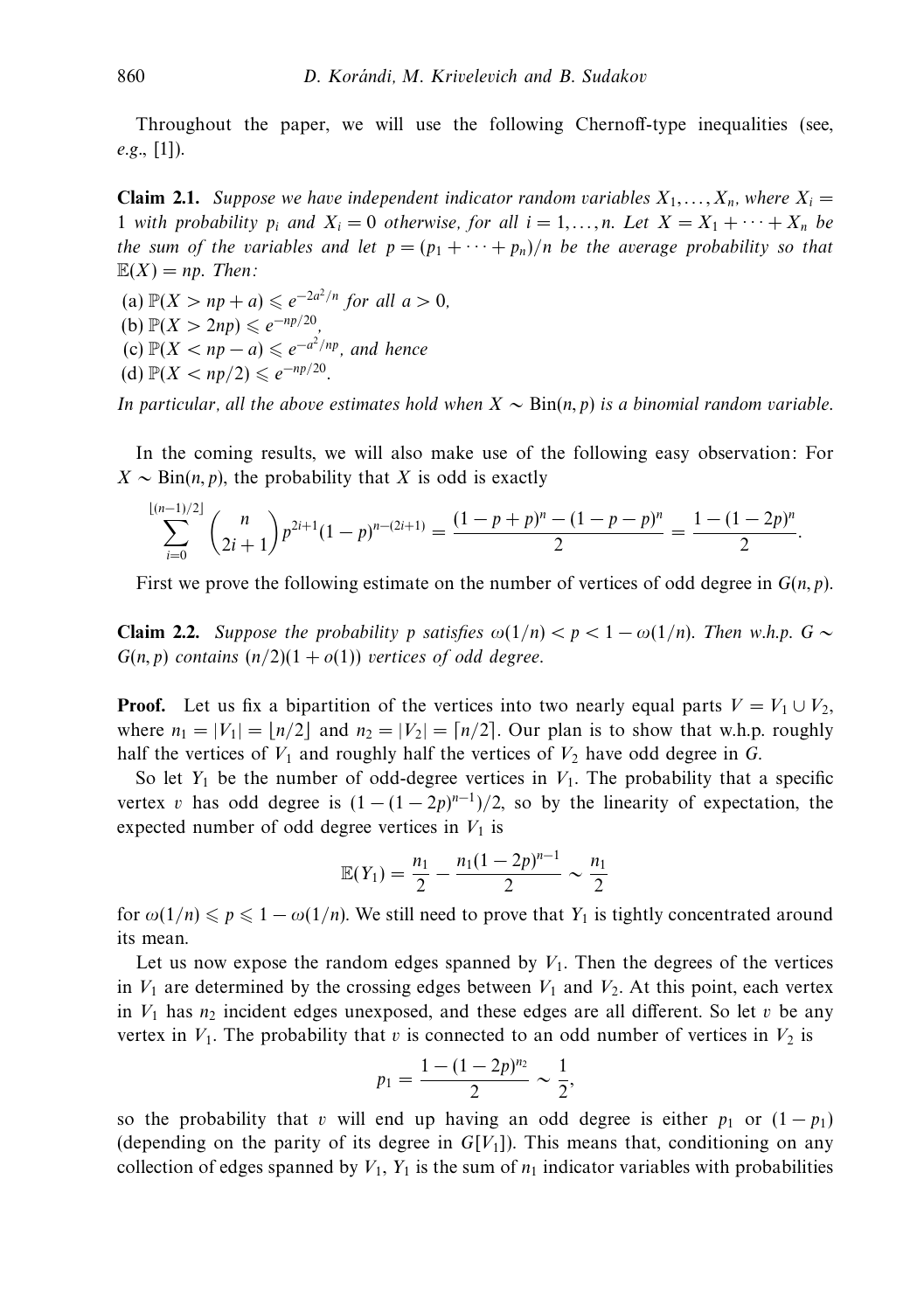*p*<sub>1</sub> or  $1 - p_1$ , so we can apply Claim 2.1(a,c) with average probability min $\{p_1, 1 - p_1\} \leq$  $\bar{p}_1 \leq \max\{p_1, 1-p_1\}$  to get

$$
\mathbb{P}(|Y_1 - \mathbb{E}(Y_1)| > a) \leqslant e^{-2a^2/n_1} + e^{-a^2/n_1\bar{p}_1}.
$$

Then, taking  $a = n^{2/3}$  and using that  $\bar{p}_1 \sim 1/2$ , we get

$$
\mathbb{P}(|Y_1 - \mathbb{E}(Y_1)| > n^{2/3}) \leq 3e^{-2n^{1/3}} = o(1).
$$

Repeating the same argument for  $V_2$ , we see that if  $Y_2$  is the number of odd-degree vertices in  $V_2$ , then

$$
\mathbb{E}(Y_2) = \frac{n_2 - n_2(1 - 2p)^{n-1}}{2} \sim n_2/2
$$

and

$$
\mathbb{P}(|Y_2-\mathbb{E}(Y_2)|>n^{2/3})\leqslant 3e^{-2n^{1/3}}.
$$

So with probability at least  $1 - 6e^{-2n^{1/3}} = 1 - o(1)$  the number of odd vertices is

$$
\frac{n}{2}(1+o(1)).
$$

In order to show that typically there is a small set of edges covering the odd vertices, we will need some properties of sparse random graphs. The following somewhat technical lemma collects the tools we use in the proof.

**Lemma 2.3.** Let  $p = p(n)$  satisfy

$$
\omega\left(\frac{\log\log n}{n}\right) \leqslant p \leqslant \frac{\log^{10} n}{n}.
$$

Then the following properties hold w.h.p. for  $G \sim G(n, p)$ .

- (i) The giant component of *G* covers all but at most *o*(*n*) vertices, and all other components are trees.
- (ii) The independence number  $\alpha(G)$  is at most  $(2 \log(np))/p$ .
- (iii) The diameter of the giant component of *G* is at most  $(2 \log n) / (\log(np))$ .
- (iv) Any set *T* of at most  $2n^{1/10}$  vertices spans at most  $2|T|$  edges.
- (v) Any two disjoint vertex sets T, T' of the same size  $n^{1/10} \leq t \leq n/100$  are connected by less than *tnp/*6 edges.
- (vi) All but at most  $n/2 \log^2 n$  vertices in G have at least  $np/5$  odd-degree neighbours.

**Proof.** For properties (i) and (ii) we refer to Bollobás [2], while property (iii) was proved by Chung and Lu [5]. To prove (iv), note that the probability that a fixed set *T* of size *t* spans at least 2*t* edges is at most  $\binom{\binom{t}{2}}{2t}$   $\cdot$   $p^{2t}$ . So the probability that some *T* of size  $t \le 2n^{1/10}$  spans at least 2*t* edges is at most

$$
\sum_{t=5}^{2n^{1/10}} \binom{n}{t} \cdot \binom{t^2}{2t} \cdot p^{2t} \leqslant \sum_{t=5}^{2n^{1/10}} (nt^4 p^2)^t \leqslant \sum_{t=5}^{2n^{1/10}} n^{-t/2} = o(1).
$$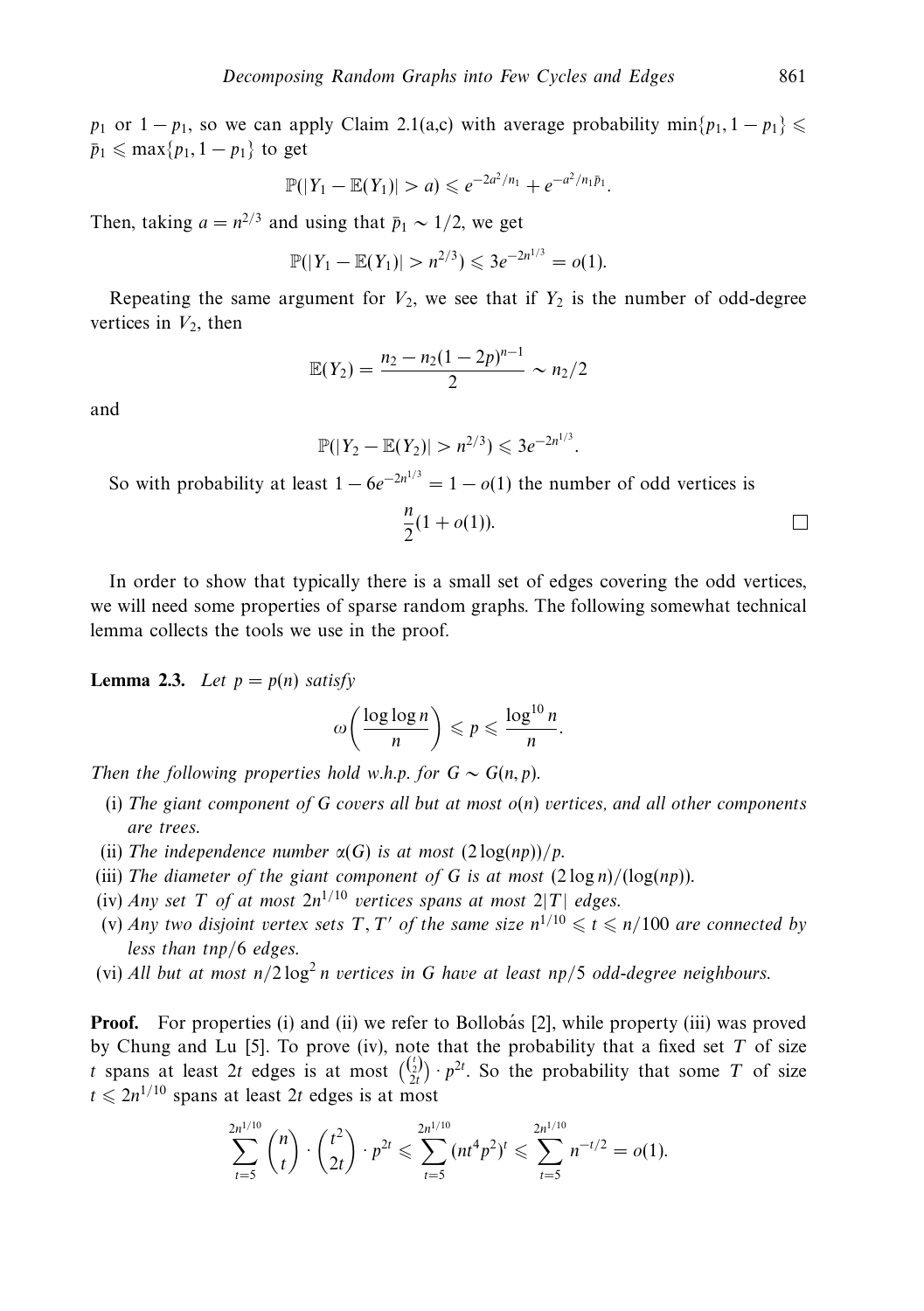We use a similar argument to prove property (v). For fixed  $T_1$  and  $T_2$  of size *t*, the probability that at least  $tmp/6$  edges connect them in *G* is at most  $\begin{pmatrix} t^2 \\ tm \end{pmatrix}$  $\binom{t^2}{tnp/6} p^{tmp/6}$ . So the probability that the property does not hold can be bounded from above by

$$
\sum_{t=n^{1/10}}^{n/100} {n \choose t}^2 \cdot {t^2 \choose t np/6} p^{tnp/6} \leq \sum_{t=n^{1/10}}^{n/100} \left(\frac{en}{t}\right)^{2t} \cdot \left(\frac{et^2 p}{tnp/6}\right)^{tnp/6}
$$

$$
\leq \sum_{t=n^{1/10}}^{n/100} \left(\frac{e^2 n^2}{t^2} \cdot \left(\frac{6et}{n}\right)^{\log \log n/6}\right)^t.
$$

Here  $(6et)/n < 1/2$ , so for sufficiently large *n* this probability is smaller than

$$
\sum_{t=n^{1/10}}^{n/100} (1/2)^t < 2 \cdot 2^{-n^{1/10}} = o(1).
$$

Property (vi) has a similar flavour to Claim 2.2. We will prove that the probability that a particular vertex has fewer than  $np/5$  odd neighbours is at most  $1/\log^3 n$ . Then the expected number of such vertices is at most  $n/\log^3 n$ , hence the probability that there are more than  $n/2 \log^2 n$  of them is, by Markov's inequality, at most  $2/\log n = o(1)$ .

So let us pick a vertex *v* in *G*. Using Claim 2.1, we see that the probability that it has fewer than *np/*2 or more than 2*np* neighbours is at most 2*e*<sup>−</sup>*np/*20. Assume this is not the case, and expose the edges spanned by the neighbourhood *N* of *v*. Now the number of odd neighbours of *v* is determined by the edges between *N* and  $\overline{N} = V - (N \cup v)$ . In fact, the probability that a vertex  $u \in N$  is connected to an odd number of vertices in  $\overline{N}$  is

$$
p_1 = \frac{1 - (1 - 2p)^{n - d - 1}}{2} \sim \frac{1}{2},
$$

where  $d = |N| < n/2$  is the degree of *v*, so *u* has an odd degree in *G* with probability  $p_1$ or  $(1 - p_1)$ . Thus the number of odd neighbours of *v* is a sum of *d* indicator random variables with probabilities  $p_1$  or  $(1 - p_1)$ . Another application of Claim 2.1 then shows that the probability that *v* has fewer than  $np/5 < dp_1/2$  odd neighbours (conditioned on *np*/2 ≤ *d* ≤ 2*np*) is at most  $e^{-dp_1/20} < e^{-np/50}$ .

Summarizing the previous paragraph, the probability that *v* has fewer than *np/*5 odd neighbours is at most

$$
2e^{-np/20} + e^{-np/50} \leq 3e^{-np/50} \leq e^{-3\log\log n} = \frac{1}{\log^3 n}
$$

 $\Box$ 

for sufficiently large *n*, establishing property (vi).

Now we are ready to prove the following statement, which will serve as a tool to get rid of odd degrees. We should point out that this lemma only works for  $p \gg (\log n)/n$ . However, its flexibility – the fact that we can apply it to any set  $S$  – will prove useful when tackling the dense case.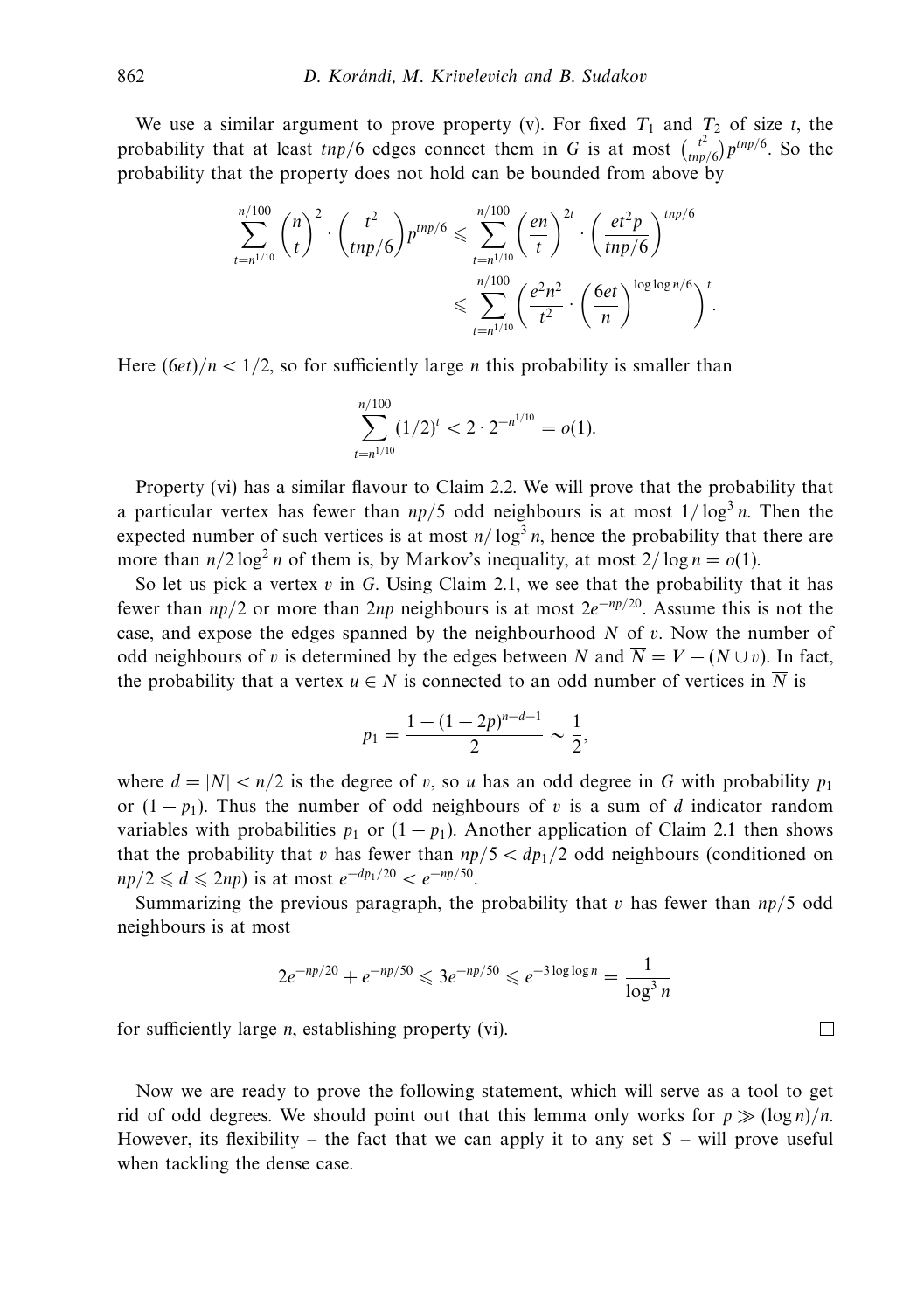**Lemma 2.4.** Let  $p = \omega(\log n/n)$  but  $p \leq \log^{10} n/n$ . Then w.h.p. in  $G \sim G(n, p)$  for any vertex set *S* of even cardinality, there is a collection  $E_0$  of  $|S|/2 + o(n)$  edges in *G* such that *S* is exactly the set of vertices incident to an odd number of edges in *E*0.

**Proof.** Take any set *S*. First, we find a matching in  $S_0 = S$  greedily, by selecting one edge  $e_i$  at a time spanned by  $S_i$ , and then removing the vertices of  $e_i$  from  $S_i$  to get  $S_{i+1}$ . At the end of the process, the remaining set of vertices  $S' \subseteq S$  is independent in *G*. Property (ii) from Lemma 2.3 implies that  $|S'| \leq 2 \log(np)/p$ . Now let us pair up the vertices in *S'* arbitrarily, and for each of these pairs  $\{v_{i,1}, v_{i,2}\}\)$  take a shortest path  $P_i$  in *G* connecting them. (Recall that for  $p = \omega(\log n/n)$  the random graph  $G(n, p)$  is w.h.p. connected.) Property (iii) ensures that each of the  $P_j$  contains at most  $2 \log n / \log(np)$ edges. Note that we do not assume these paths to be edge-disjoint and they may contain the *ei* as well.

Let us define  $E_0$  to be the 'mod 2 union' of the  $P_j$  and the  $e_i$ , that is, we include an edge *e* in *E*<sup>0</sup> if it appears an odd number of times among them. Then the set of odd-degree vertices in  $E_0$  is indeed  $S$ , and the number of edges is at most

$$
\frac{|S|}{2} + \frac{2\log(np)}{p} \cdot \frac{2\log n}{\log(np)} = \frac{|S|}{2} + o(n)
$$

since  $np \gg \log n$ .

We can actually push the probability *p* down a bit by giving up on the abovementioned flexibility. The following lemma takes care of the odd-degree vertices and the small components in the sparse case.

**Lemma 2.5.** Let  $p = \omega(\log \log n/n)$ , but  $p \leq \log^{10} n/n$ , and let *S* be the set of odd-degree vertices in  $G \sim G(n, p)$ . Then w.h.p. there is a collection  $E_0$  of  $|S|/2 + o(n)$  edges in G such that  $G - E_0$  is an Euler graph.

**Proof.** Let us assume that *G* satisfies all the properties from Lemma 2.3. Our plan is to show that there is a matching in the induced subgraph  $G<sub>S</sub> = G[S]$  covering all but at most  $n/\log^2 n$  vertices in *S*, using the defect version of Tutte's theorem on  $G_S$ . For this we need that the deletion of any set *T* of *t* vertices from  $G_S$  creates no more than  $t + n/\log^2 n$ odd-vertex components. In fact, we will prove that the deletion of *t* vertices breaks  $G_S$ into at most  $t + n/\log^2 n$  components.

If  $t \ge n/100$  then this easily follows from property (ii): if at least *t* components were created, then we could find an independent set in *G* of size *t* simply by picking a vertex from each component. But

$$
\alpha(G) \leqslant \frac{2\log(np)}{p} < \frac{n}{100},
$$

so this is impossible.

Now suppose there is a set *T* of  $t < n/100$  vertices such that  $G_S - T$  has at least  $t + n/\log^2 n$  components. Here the number of components containing at least  $2\log^2 n$ vertices is clearly at most  $n/(2 \log^2 n)$ . On the other hand, according to property (vi) of

 $\Box$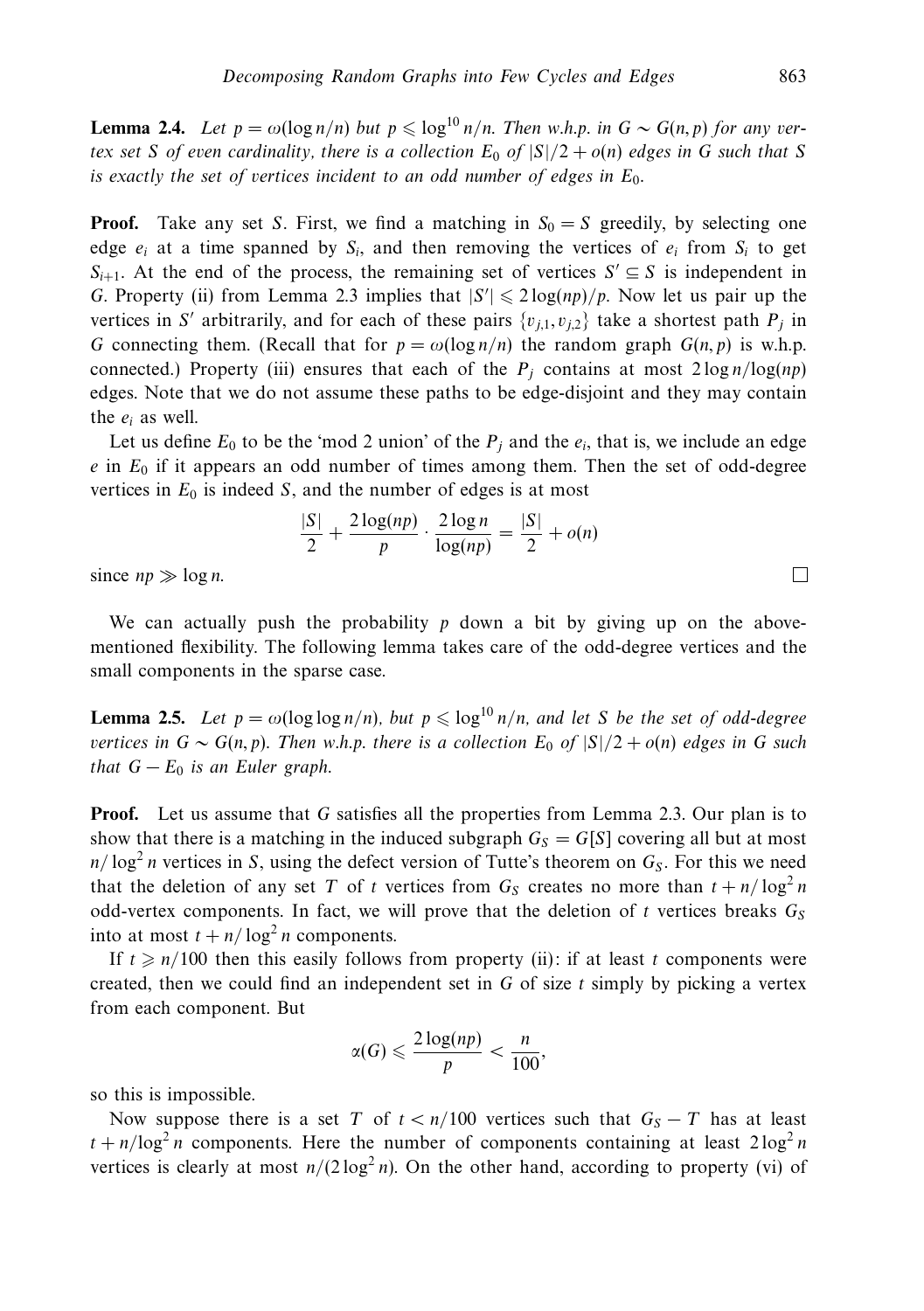Lemma 2.3, there are at most  $n/(2 \log^2 n)$  components containing a vertex of degree less than  $np/5$  in  $G_s$ . Thus there are *t* components of size at most  $2 \log^2 n$ , and hence of average degree at most 4 by property (iv), such that all the vertices contained in them have at least  $np/5$  neighbours in  $G_S$ . Each such component then has a vertex with at least *np/*5 − 4 neighbours in *T*. Pick a vertex like that from *t* of these components to form the set *T* .

We see that there are at least  $t(np/5 - 4) > \frac{inp}{6}$  edges going between *T* and *T'*, but this contradicts property (iv) if  $t \le n^{1/10}$  and property (v) if  $n^{1/10} < t < n/100$ . So by Tutte's theorem, we can find some edge set *M* that forms a matching in *S*, covering all but  $n/log<sup>2</sup> n$  of its vertices.

Now let *F* be the set of edges appearing in the small components of *G* (recall that in this probability range,  $G(n, p)$  w.h.p. has a giant component and possibly some smaller ones). According to property (i), these edges span trees covering  $o(n)$  vertices in total, so  $|F| = o(n)$ . We see that the set  $M \cup F$  takes care of all odd vertices outside the giant component and all but at most  $n/log<sup>2</sup> n$  of them inside. The rest of the proof follows the idea from the previous lemma: we pair up the remaining odd vertices arbitrarily and take shortest paths  $P_i$  in *G* connecting them. Once again, property (iii) implies that each path has length at most  $2 \log n / \log(np)$ . Then  $E_0$ , the 'mod 2 union' of the  $P_j$  and  $M \cup F$ , satisfies all requirements and uses at most

$$
\frac{|S|}{2} + o(n) + \frac{n}{\log^2 n} \cdot \frac{2\log n}{\log(np)} = \frac{|S|}{2} + o(n)
$$

 $\Box$ 

edges.

### **3. Cycle decompositions in sparse random graphs**

In this section we show that Euler subgraphs of sparse random graphs can be decomposed into  $o(n)$  edge-disjoint cycles. The following statement from [6], which we use to find long cycles, is an immediate consequence of applying Pósa's rotation-extension technique [10] as described in [3].

**Lemma 3.1.** If a graph *G* does not contain any cycle of length at least 3*t*, then there is a set *T* of at most *t* vertices such that  $|N(T)| \leq 2|T|$ .

We say that a graph *G* is *sufficiently sparse* if any set of vertices *S* spans less than  $r|S|$ edges, where

$$
r = \max\bigg\{\frac{|S|}{12\log^2 n}, 7\bigg\}.
$$

Note that any subgraph of a sufficiently sparse graph is also sufficiently sparse.

In what follows, we proceed by showing that, on the one hand, for *p* small enough, the graph  $G(n, p)$  is typically sufficiently sparse, while on the other hand, any sufficiently sparse graph contains few edge-disjoint cycles covering most of the edges.

**Lemma 3.2.** Let  $p = p(n) < n^{-1/6}$  and let  $G \sim G(n, p)$ . Then w.h.p. G is sufficiently sparse.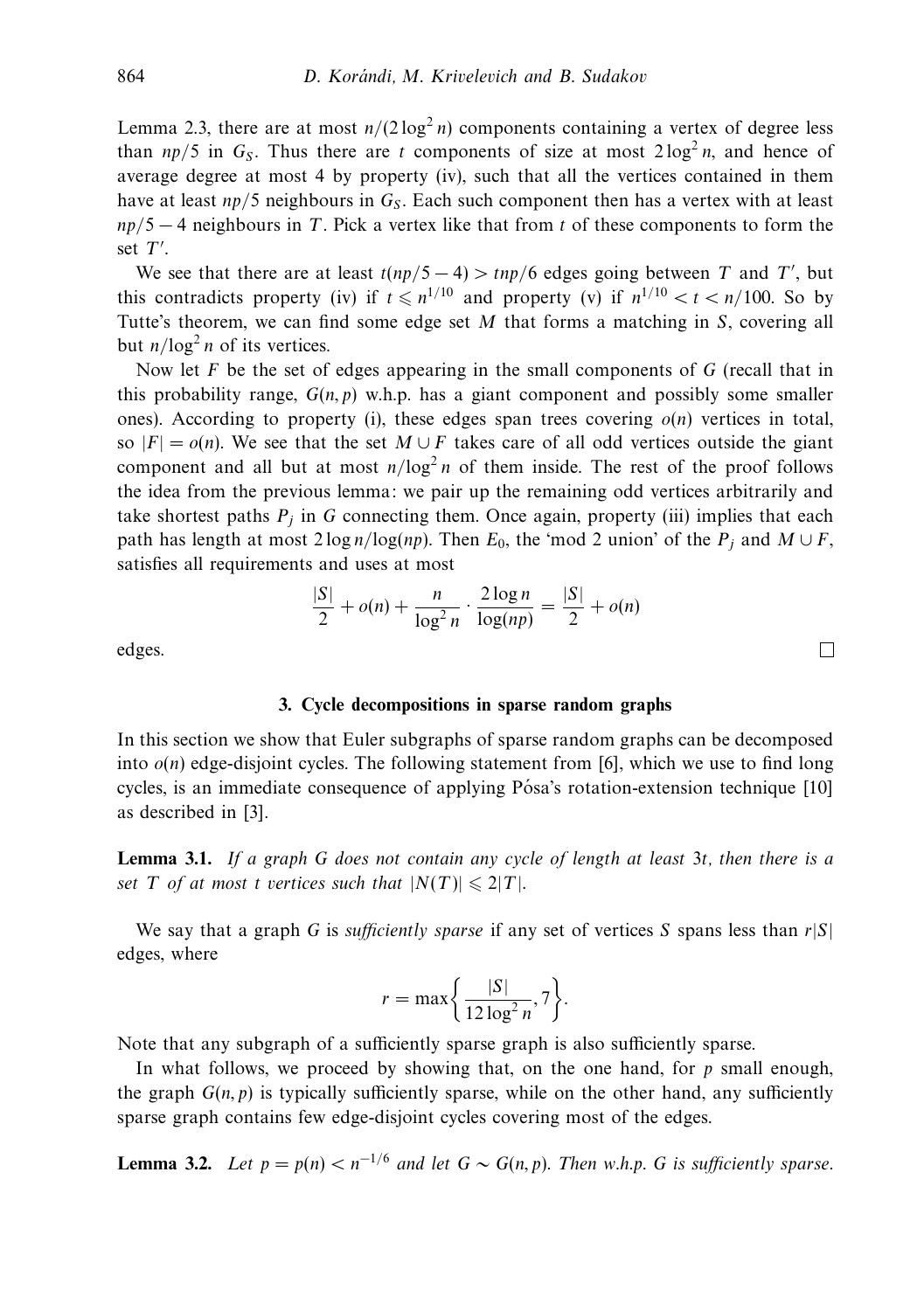**Proof.** For fixed *s*, the probability that there is an *S* of size *s* containing at least *rs* edges is at most

$$
\binom{n}{s} \cdot \binom{\binom{s}{2}}{rs} \cdot p^{rs} \leqslant n^s \cdot \left(\frac{esp}{2r}\right)^{rs} = \left(n \cdot \left(\frac{esp}{2r}\right)^r\right)^s.
$$

Put

$$
x = n \cdot \left(\frac{esp}{2r}\right)^r.
$$

If we further assume that  $r \ge s/(12 \log^2 n)$  and  $r \ge 7$ , then we get that for large *n* and  $p < n^{-1/6}$ 

$$
x \leq n \cdot (6ep \log^2 n)^r \leq n \cdot (6e)^7 \left(\frac{\log^2 n}{n^{1/6}}\right)^7 = o(1),
$$

where we used the fact that  $6ep \log^2 n < 1$  for large *n*. Hence the probability that for some *s* there is a set *S* of size *s* which spans more than

$$
\max\left\{\frac{s}{12\log^2 n}, 7\right\} \cdot s
$$

edges, i.e., that *G* is not sufficiently sparse, is at most

$$
\sum_{i=2}^{n} x^{i} < \frac{x^{2}}{1-x} < x = o(1). \tag{1}
$$

**Corollary 3.3.** For  $p < n^{-1/6}$ , w.h.p. all subgraphs of  $G(n, p)$  are sufficiently sparse.

Using these lemmas we can derive one of our main tools, the fact that we can make a subgraph of a random graph relatively sparse by iteratively removing long cycles.

**Proposition 3.4.** Let *H* be a sufficiently sparse *n*-vertex graph of average degree *d >* 84. Then it contains a cycle of length at least  $d \log^2 n$ .

**Proof.** Assume to the contrary that there is no such cycle. Define  $H \subseteq G$  to be the *d/*2-core of *G*, that is, the non-empty subgraph obtained by repeatedly removing vertices of degree less than  $d/2$ . Since there is no cycle of length at least  $d \log^2 n$  in *H*, we can apply Lemma 3.1 to find a set *T* of  $t \le d \log^2 n/3$  vertices such that  $|N(T)| \le 2|T| = 2t$ . Let  $S = T \cup N(T)$  and  $s = |S|$ ; then the minimum degree condition implies that there are at least *dt/*4 edges incident to *T*, hence the set *S* spans at least *sd/*12 edges.

Note that  $r = d/12 > 7$ . Also, since  $s \leq 3t \leq d \log^2 n$ , we have  $r \geq s/12 \log^2 n$ . So the set *S* spans at least

$$
\max\left\{\frac{s}{12\log^2 n}, 7\right\} \cdot |S|
$$

edges, contradicting the assumption that *H* is sufficiently sparse.

 $\Box$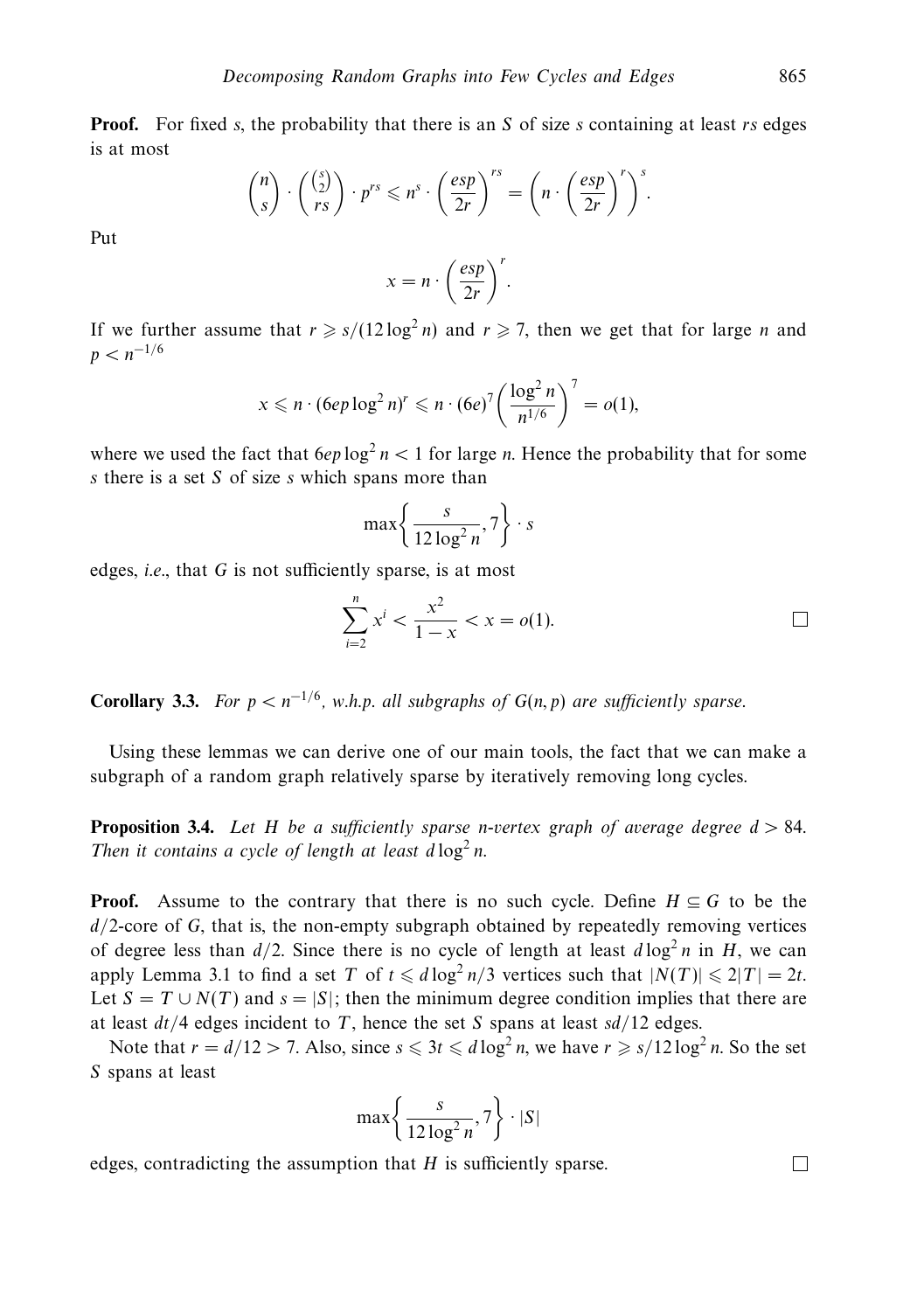**Corollary 3.5.** Let  $p < n^{-1/6}$ . Then w.h.p.  $G \sim G(n, p)$  has the following property. If *H* is a subgraph of  $G$  on  $n_0$  vertices of average degree d, then  $H$  can be decomposed into a union of at most  $2n_0$  /  $\log n_0$  cycles and a graph *H'* of average degree at most 84.

**Proof.** By Corollary 3.3 all subgraphs of  $G(n, p)$  are sufficiently sparse w.h.p. So we can repeatedly apply Proposition 3.4 to remove cycles from *H* as follows. Let  $H_0 = H$ . As long as the graph  $H_i$  has average degree  $d_i > 84$ , we find a cycle  $C_{i+1}$  in it of length at least  $d_i \log^2 n_0$  and define  $H_{i+1} = H_i - E(C_{i+1})$ . After some finite number (say *l*) of steps we end up with a graph  $H' = H_l$  of average degree at most 84. We need to bound *l*.

Going from  $H_i$  of average degree  $d_i$  to  $H_j$ , the first graph of average degree below  $d_i/2$ , we remove at most  $d_i n_0/2$  edges using cycles of length at least  $(d_i/2) \log^2 n_0$ . So the number of cycles we removed is at most  $n_0/\log^2 n_0$ . Thus, if *H* had average degree *d* then  $l \leq n_0 \log_2 d / \log^2 n_0 \leq 2n_0 / \log n_0$ , as needed. П.

To conclude this section, we prove Theorem 1.1 in the range

$$
\omega\left(\frac{\log\log n}{n}\right) \leqslant p \leqslant \frac{\log^{10} n}{n}
$$

by observing that w.h.p.  $G(n, p)$  contains no more than  $o(n)$  short cycles.

**Lemma 3.6.** Let  $p < log^{10} n/n$ . Then w.h.p.  $G(n, p)$  contains no more than  $\sqrt{n}$  cycles of length at most log log *n*.

**Proof.** Let  $X_k$  be the number of cycles of length  $k$  in  $G(n, p)$ . The number of cycles in  $K_n$ of length *k* is at most  $n^k$ , and each cycle has probability  $p^k$  of being included in  $G(n, p)$ , hence  $\mathbb{E}(X_k) \leqslant (np)^k \leqslant (\log^{10} n)^k$ . So if

$$
X = \sum_{k=3}^{\log \log n} X_k
$$

is the number of cycles of length at most log log *n*, then we clearly have

$$
\mathbb{E}(X) \leqslant \sum_{k=3}^{\log\log n} \mathbb{E}(X_k) \leqslant \sum_{k=3}^{\log\log n} (\log^{10} n)^k \leqslant (\log^{10} n)^{2\log\log n}
$$

using  $\log^{10} n > 2$ .

Hence we can apply Markov's inequality to bound the probability that there are more than  $\sqrt{n}$  short cycles:

$$
\mathbb{P}(X \geq \sqrt{n}) \leq \frac{(\log^{10} n)^{2\log\log n}}{\sqrt{n}} = \exp\{20(\log\log n)^2 - (\log n)/2\} = o(1).
$$

**Corollary 3.7.** Let  $p < log^{10} n/n$ . Then w.h.p. any Euler subgraph *H* of  $G \sim G(n, p)$  can be decomposed into *o*(*n*) cycles.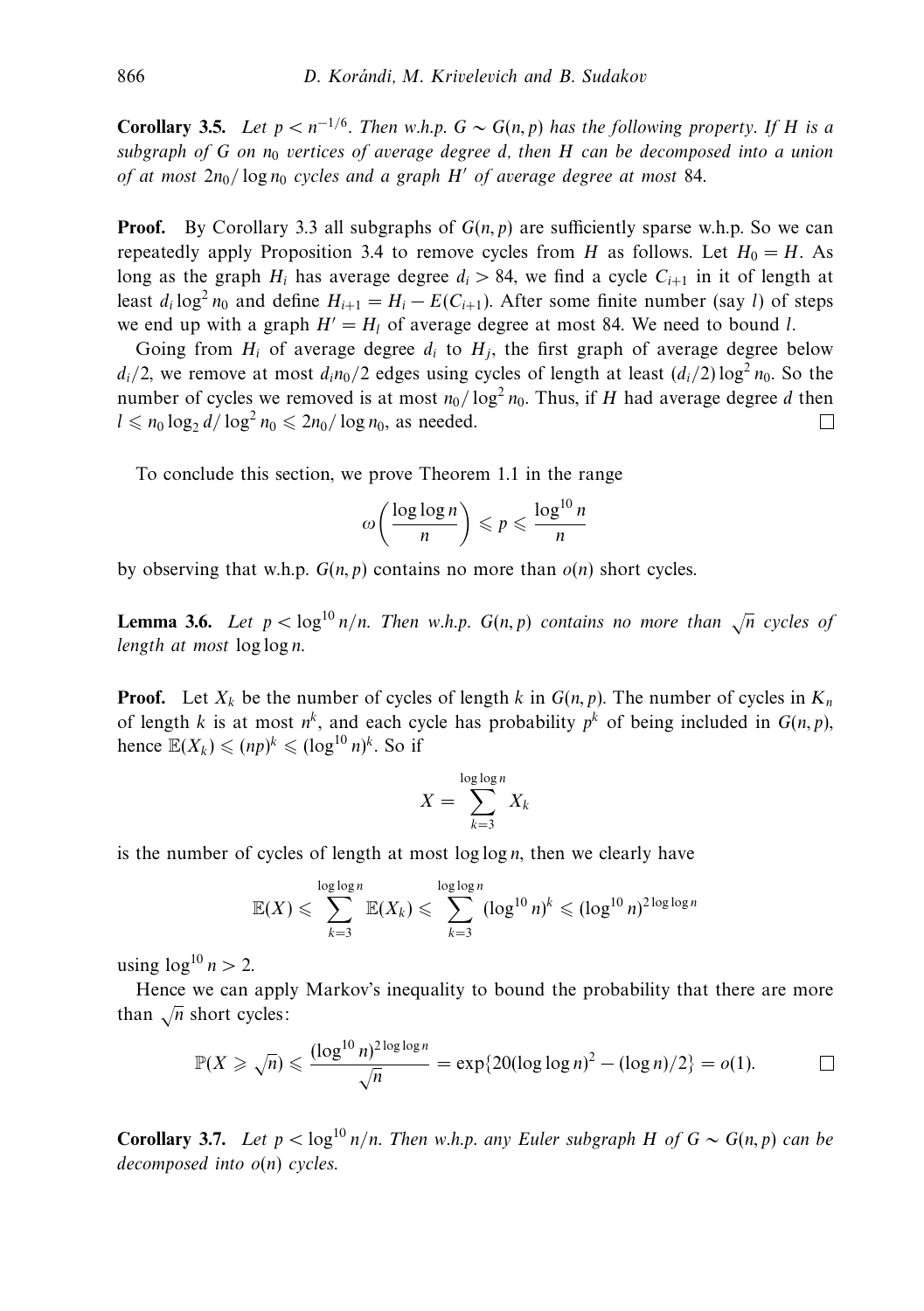**Proof.** Use Corollary 3.5 to remove  $o(n)$  edge-disjoint cycles and end up with a graph  $H_1$  of average degree at most 84. Note that  $H_1$  is still an Euler graph, so we can break the edges of  $G_1$  into cycles arbitrarily. We claim that the number of cycles we get is  $o(n)$ . Indeed, by Lemma 3.6, w.h.p. there are at most  $\sqrt{n} = o(n)$  short cycles, that is, of length at most log log *n*, while the number of long cycles can be bounded by the number of edges divided by log log *n*. Since *H*<sup>1</sup> contains a linear number of edges, the number of long cycles is  $O(n/\log \log n) = o(n)$  and we are done.  $\Box$ 

Our theorem for small *p* is then an immediate consequence of Lemma 2.5 and Corollary 3.7.

**Theorem 3.8.** Let

$$
\omega\left(\frac{\log\log n}{n}\right) < p < \frac{\log^{10} n}{n}.
$$

Then w.h.p.  $G \sim G(n, p)$  can be decomposed into

$$
\frac{\text{odd}(G)}{2} + o(n)
$$

cycles and edges.

#### **4. The main ingredients for the dense case**

For larger *p* we use a strong theorem by Broder, Frieze, Suen and Upfal [4] about the existence of edge-disjoint paths in random graphs connecting a prescribed set of vertex pairs. We need the following definition to state it. Suppose *S* is a set of vertices in a graph *G*. We define the *maximum neighbourhood-ratio* function  $r_G(S)$  to be

$$
\max_{v \in V(G)} \frac{|N_G(v) \cap S|}{|N_G(v)|}.
$$

**Theorem 4.1 (Broder, Frieze, Suen and Upfal).** Let  $p = \omega(\log n/n)$ . Then there are two constants  $\alpha, \beta > 0$  such that with probability at least  $1 - 1/n$  the following holds in  $G \sim$ *G*(*n, p*). For any set  $F = \{(a_i, b_i) | a_i, b_i \in V, i = 1, ..., k\}$  of at most

$$
\alpha \frac{n \log(np)}{\log n}
$$

disjoint pairs in *G* satisfying the property below, there are vertex-disjoint paths connecting *ai* to *bi*.

• There is no vertex *v* which has more than a *β*-fraction of its neighbourhood covered by the vertices in *F*. In other words,  $r_G(S) \leqslant \beta$ , where *S* is the set of vertices appearing in *F*.

We shall use the following statement to establish this property, so that we can apply Theorem 4.1 in our coming proofs.

 $\Box$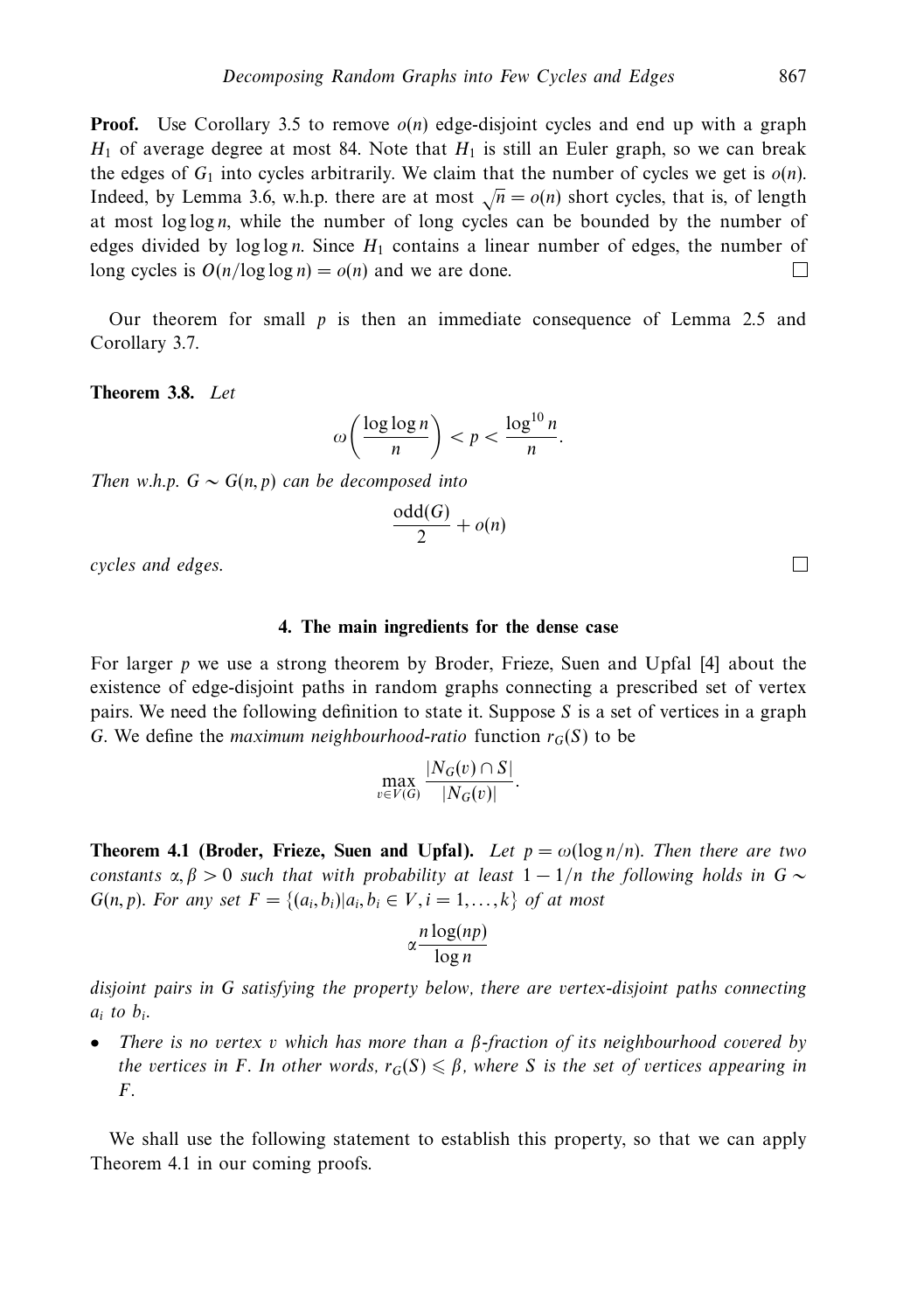**Lemma 4.2.** Let *M* be a matching covering some vertices of *V*, and let  $G \sim G(n, \log^3 n/n)$ be a random graph on the same vertex set, where *G* and *M* are not necessarily independent. Then with probability  $1 - n^{-\omega(1)}$  we can break *G* into log *n* random graphs  $G_i \sim$  $G(n, \log^2 n/n)$  and *M* into  $\log n$  submatchings  $M_i$  of at most  $n/\log n$  edges each, such that  $r_{G_i}(S_i) \leq 4/\sqrt{\log n}$  for all  $i = 1, \ldots, \log n$ , where  $S_i$  is the set of end-vertices of  $M_i$ .

**Proof.** First, we partition the edge set of *G* into  $\log n$  graphs  $G_1, \ldots, G_{\log n}$  by choosing an index  $i_e$  for each edge  $e$  uniformly and independently at random, and placing  $e$  in  $G_i$ . Then each  $G_i$  has distribution  $G(n, \log^2 n/n)$ . Then we can apply Claim 2.1(b,d) to the degree of each vertex of each of the  $G_i$ , and use the union bound to see that all the  $G_i$  have minimum degree at least  $\log^2 n/2$  and maximum degree at most  $2\log^2 n$  with probability  $1 - 2n \log n \cdot e^{-\log^2 n/40} = 1 - n^{-\omega(1)}$ .

Now break the *M* into  $\log n$  random matchings  $M_1, \ldots, M_{\log n}$  similarly, by placing each edge  $f \in M$  independently in  $M_i$ , where  $i_f$  is a random index chosen uniformly. Since there are at most  $n/2$  edges in  $M$ , another application of Claim 2.1(b) gives that with probability  $1 - \log n \cdot e^{-n/20 \log n} = 1 - n^{-\omega(1)}$  each  $M_i$  contains at most  $n/\log n$  edges.

If  $G_i$  has maximum degree at most  $2 \log^2 n$ , then the neighbourhood of an arbitrary vertex *v* in  $G_i$  may meet at most  $2 \log^2 n$  edges from *M*. The probability that at least  $(\log n)^{3/2}$  of them are selected in  $M_i$  is at most

$$
\binom{2\log^2 n}{\log^{3/2} n} \frac{1}{(\log n)^{\log^{3/2} n}} \leq \left(\frac{2e\log^2 n}{\log^{3/2} n \cdot \log n}\right)^{\log^{3/2} n} \leq \left(\frac{2e}{\log^{1/2} n}\right)^{\log^{3/2} n} \leq e^{-\log n \cdot \log \log n}.
$$

So taking the union bound over all vertices *v* and indices *i* gives that with probability  $1 - n^{-\omega(1)}$ , the neighbourhood of any *v* in any  $G_i$  meets at most  $\log^{3/2} n$  of the edges in  $M_i$  and thus it contains at most  $2 \log^{3/2} n$  vertices from  $S_i$ . Since all neighbourhoods have size at least  $\log^2 n/2$ , we get that  $r_{G_i}(S_i) \leq 4/\sqrt{\log n}$  for all *i*.  $\Box$ 

The next theorem is the main tool en route to the proof of Theorem 1.1.

**Theorem 4.3.** Let  $(2 \log^5 n)/n \leq p \leq n^{-1/6}$  and  $G \sim G(n, p)$ . Suppose *G* is randomly split into *G'* and *G''* by placing its edges independently into *G'* with probability  $p' = 2 \log^5 n/(np)$ and into *G*<sup>"</sup> otherwise. Then w.h.p. for any subgraph *H* of *G*<sup>"</sup> such that  $G' \cup H$  is Euler,  $G' \cup H$  can be decomposed into  $o(n)$  cycles.

**Proof.** Note that, although *G'* and *G''* are far from being independent, *G'* on its own has distribution  $G(n, p'p) = G(n, 2 \log^5 n/n)$  and  $G''$  has distribution  $G(n, (1 - p')p)$ , where  $(1 - p')p < n^{-1/6}$ . It is easy to see from Claim 2.1 that w.h.p. *G* has maximum degree at most 2*n*<sup>5</sup>*/*6.

By Corollary 3.5, w.h.p. any  $H \subseteq G''$  can be decomposed into  $o(n)$  cycles and a graph *H*<sup>0</sup> of average degree at most 84. Therefore it is enough for us to show that w.h.p. *G* satisfies the following: for any  $H_0$  containing at most 42*n* edges such that  $G' \cup H_0$  is Euler,  $G' \cup H_0$  is an edge-disjoint union of  $o(n)$  cycles. Our plan is to break  $H_0$  into few matchings and then to use Theorem 4.1 on random subgraphs of  $G'$  to connect them into cycles.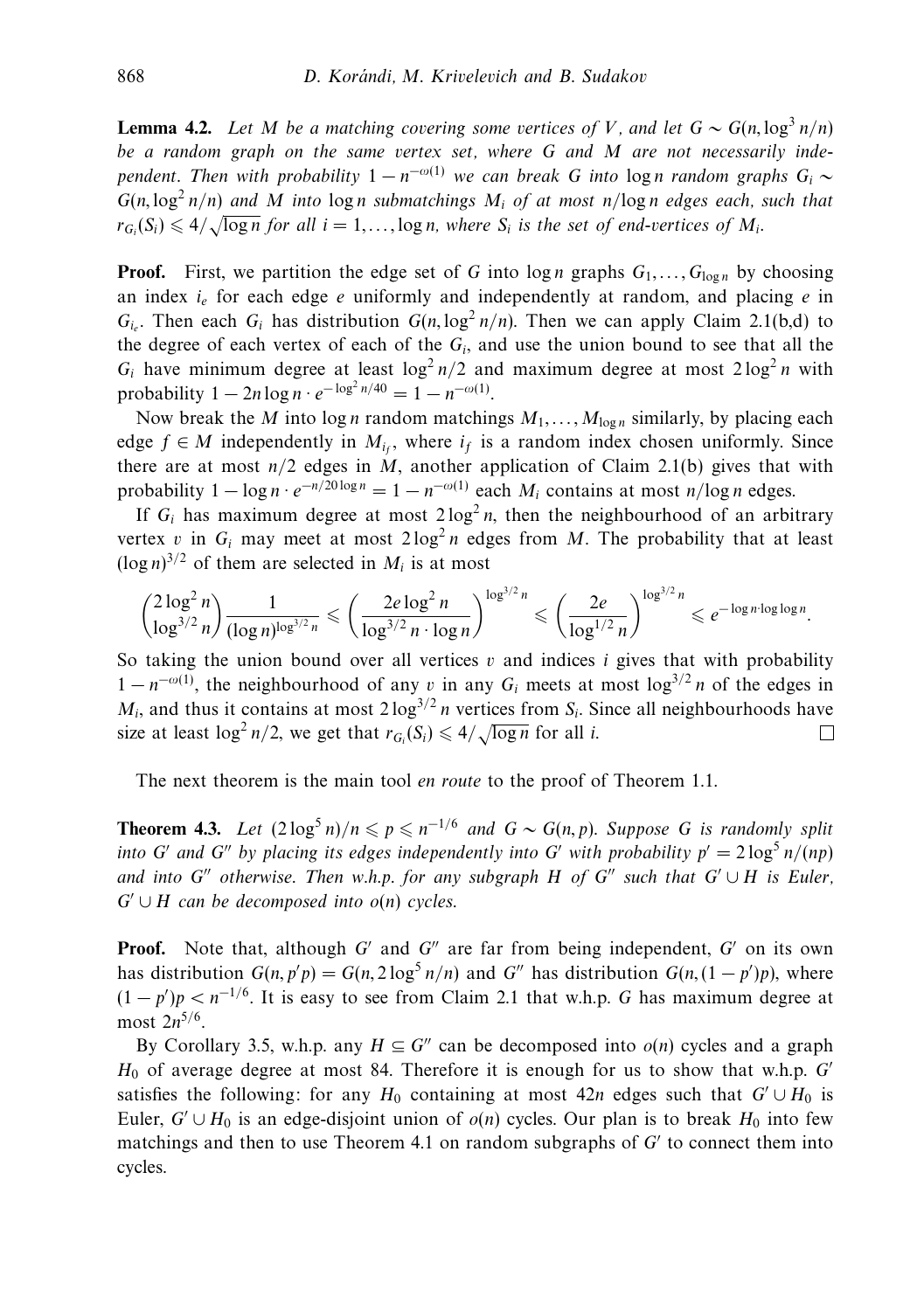So define  $V_0 \subseteq V$  to be the set of vertices of degree at least  $\log^2 n/2$  in  $H_0$ , and let  $V_1 = V - V_0$  be the rest. Note that  $|V_0| = O(n/\log^2 n)$ . We break into matchings in two rounds: first we take care of the edges spanned by  $V_1$ , and then the ones crossing between *V*<sub>0</sub> and *V*<sub>1</sub>. Let us split *G* into two random graphs  $G_1, G_2 \sim G(n, \log^5 n/n)$  by placing each edge of *G* independently in one of them with probability 1*/*2.

Now let us consider the subgraph of  $H_0$  spanned by  $V_1$ : the maximum degree is at most  $\log^2 n/2 - 1$ , so we can break the edge set into  $\log^2 n$  matchings  $M_1, \ldots, M_{\log^2 n}$ . To find the cycles, we also split  $G_1$  into  $\log^2 n$  parts  $G_{1,1}, \ldots, G_{1,\log^2 n}$  so that each  $G_{1,i}$  has distribution  $G(n, \log^3 n/n)$ . We can use Lemma 4.2 to further break each  $M_i$  and  $G_{1,i}$  into log *n* parts  $M_{i,j}$  and  $G_{1,i,j}$ , respectively, so that w.h.p. each  $M_{i,j}$  contains  $O(n/\log n)$  edges, and the end-vertices of  $M_{i,j}$  only cover a  $o(1)$ -fraction of the neighbourhood of any vertex in  $G_{1,i,j}$ .

We create the cycles as follows: if  $M_{i,j}$  consists of the edges  $v_1v'_1, \ldots, v_kv'_k$ , then we choose the corresponding set of pairs to be  $F_{1,i,j} = \{(v'_1, v_2), (v'_2, v_3), \ldots, (v'_k, v_1)\}$ . Here the above properties of  $M_{i,j}$  and  $G_{1,i,j}$  ensure that we can apply Theorem 4.1, and with probability at least  $1 - 1/n$  the matching can be closed into a cycle. Hence with probability  $1 - \log^3 n/n = 1 - o(1)$  all the  $M_{i,j}$  can be covered by  $\log^3 n$  cycles altogether.

Let us turn to the edges of  $H_0$  between  $V_0$  and  $V_1$ , and define the following auxiliary multigraph  $G_a$  on  $V_1$ : for each  $v \in V_0$ , pair up its neighbours in  $V_1$  (except maybe one vertex, if the neighbourhood has odd size) and let  $E_v$  be the set of edges – a matching – corresponding to this pairing. Define the edge set of  $G_a$  to be the disjoint union of the  $E_v$ for  $v \in V_0$ . The idea is that an edge  $ww' \in E_v$  corresponds to the path  $www'$ , so we want to find cycles covering the edges in  $G_a$  and then lead them through the original  $V_0 - V_1$  edges.

By the definition of  $V_1$ , the maximum degree in  $G_a$  is at most  $\log^2 n/2 - 1$ , so the edge set  $\cup_{v \in V_0} E_v$  can be split into  $\log^2 n$  matchings  $N_1, \ldots, N_{\log^2 n}$ . Now it is time to break  $G_2$  into  $\log^2 n$  random subgraphs  $G_{2,i}$  of distribution  $G(n, \log^3 n/n)$  each. Once again, we use Lemma 4.2 to prepare for the cycle cover by splitting each of the  $N_i$  and  $G_{2,i}$  into log *n* parts  $N_{i,j}$  and  $G_{2,i,j}$ . When we define the set of pairs  $F_{2,i,j}$ , we need to be a little bit careful: we must make sure that no cycle contains more than one edge from any given  $E_v$ . This way the cycles do not become self-intersecting after switching the edges from  $E_v$ back to the corresponding paths through *v*. Since the maximum degree of *G*, and hence the cardinality of  $E<sub>v</sub>$ , is at most  $2n^{5/6}$ , we may achieve this by using at most  $2n^{5/6}$  cycles per matching. Indeed, split  $N_{i,j}$  into at most  $2n^{5/6}$  subsets  $N_{i,j,k}$  so that none of the  $N_{i,j,k}$ contains more than one edge from the same  $E<sub>v</sub>$  (this can be done greedily). Then define the sets of pairs  $F_{2,i,j,k}$  for  $k = 1, ..., 2n^{5/6}$  to close  $N_{i,j,k}$  into a cycle the same way as before, and take  $F_{2,i,j} = \bigcup_{k=1}^{2n^{5/6}} F_{2,i,j,k}$ .

As above, all conditions of Theorem 4.1 are satisfied when we use  $G_{2,i,j}$  to find the paths corresponding to  $F_{2,i,j}$  that close  $N_{i,j}$  into cycles, and since the error probabilities were all  $O(1/n)$ , w.h.p. we can simultaneously do so for all *i* and *j*. We have  $log<sup>3</sup> n$  matchings, so in total we get  $2n^{5/6} \log^3 n = o(n)$  edge-disjoint cycles that cover all but  $o(n)$  edges of  $H_0$ between  $V_0$  and  $V_1$  (missing at most one incident edge for each  $v \in V_0$ ).

Finally, we apply Corollary 3.5 on the subgraph of  $H_0$  induced by  $V_0$  to see that the edges spanned by  $V_0$  can be partitioned into  $O(n/\log^3 n)$  cycles and  $O(n/\log^2 n) = o(n)$ edges (recall that  $|V_0| = O(n/\log^2 n)$ ).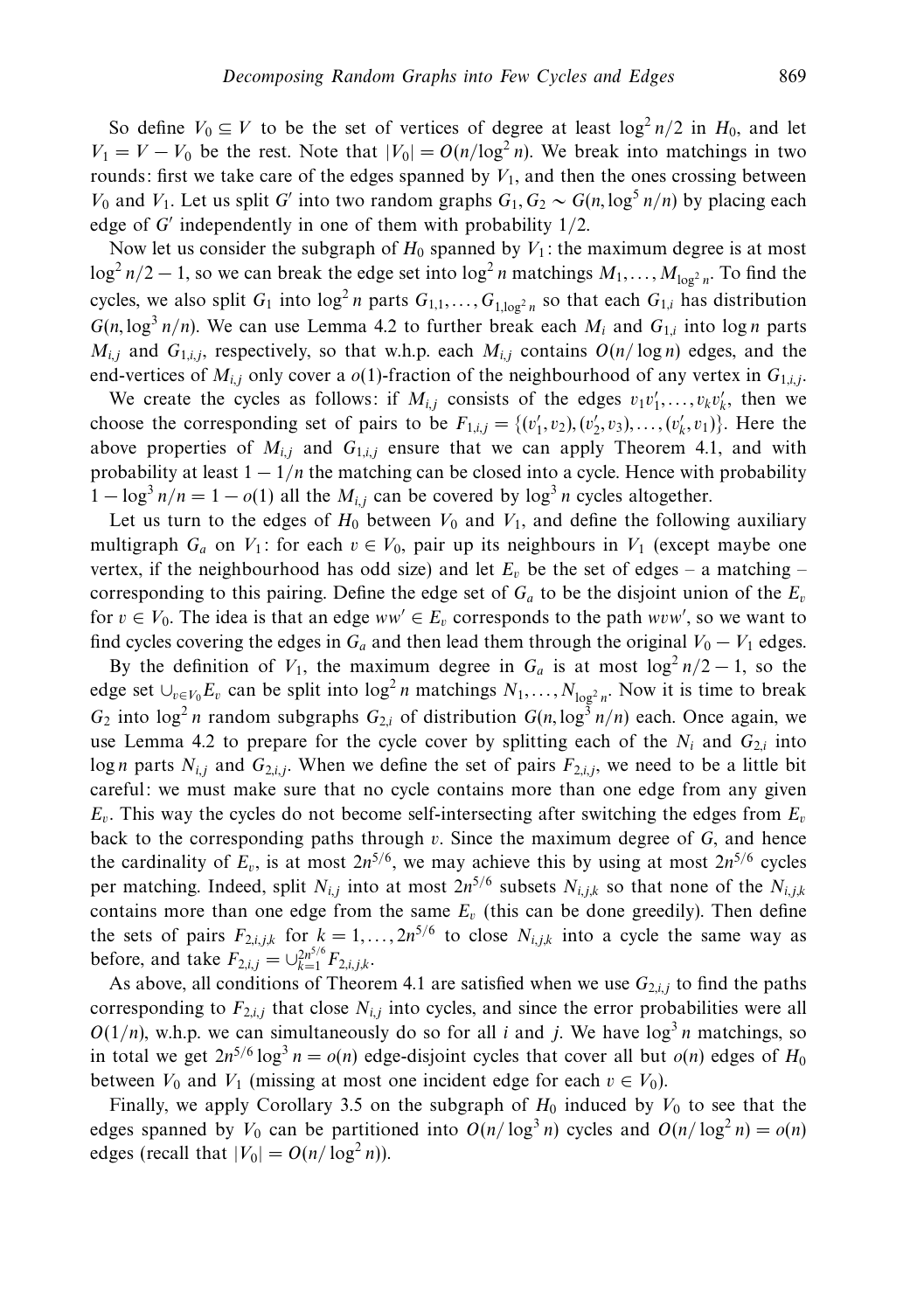So far we have found  $o(n)$  edge-disjoint cycles in  $G' \cup H$ . Once we remove them, we get an Euler graph containing only *o*(*n*) edges from *H*. So we can find *o*(*n*) edge-disjoint cycles covering all of them and remove these cycles as well, to get an Euler subgraph of  $G' \sim G(n, \log^5 n/n)$ . Now Corollary 3.7 shows that we can partition the remaining graph into  $o(n)$  cycles, concluding our proof.  $\Box$ 

#### **5. Cycle-edge decompositions in dense random graphs**

At last, we are ready to prove Theorem 1.1 in the denser settings. The case  $p \le n^{-1/6}$  is fairly straightforward from our previous results; we just need to be a little bit careful.

**Theorem 5.1.** Let  $\log^6 n/n \leqslant p \leqslant n^{-1/6}$ . Then w.h.p.  $G \sim G(n, p)$  can be decomposed into  $odd(G)/2 + o(n)$  cycles and edges.

**Proof.** We split G into the union of three disjoint random graphs  $G_1, G_2$  and  $G_3$  by putting each edge  $e \in E(G)$  independently into one of the graphs. With probability  $p_1 = 2 \log^5 n / (np)$  we place *e* into  $G_1$ , with probability  $p_2 = \log^2 n / (np)$  we place it into *G*<sub>2</sub>, and with probability  $1 - p_1 - p_2$  we place it into *G*<sub>3</sub>. This way  $G_1 \sim G(n, 2\log^5 n/n)$ and  $G_2 \sim G(n, \log^2 n/n)$ .

Now let *S* be the set of odd-degree vertices in *G*. Applying Lemma 2.4 to *S* in *G*<sup>2</sup> gives a set  $E_0$  of  $|S|/2 + o(n)$  edges in  $G_2$  such that  $G - E_0$  is Euler. Taking *H* to be the subgraph  $G_2 \cup G_3 - E_0$  of  $G'' = G_2 \cup G_3$  and setting  $G' = G_1$ , we can apply Theorem 4.3 to split the edge set of  $G - E_0$  into  $o(n)$  cycles. The theorem follows.  $\Box$ 

To get a tight result for larger *p*, we must remove cycles containing nearly all vertices. A recent result by Knox, Kühn and Osthus [9] helps us to find many edge-disjoint Hamilton cycles in random graphs.

**Theorem 5.2 (Knox, Kühn and Osthus).** Let  $\log^{50} n/n \leqslant p \leqslant 1 - n^{-1/5}$  and  $G \sim G(n, p)$ . Then w.h.p. *G* contains  $\left|\delta(G)/2\right|$  edge-disjoint Hamilton cycles.

Let us point out that we do not actually need such a strong result:  $\delta(G)/2 - n^e$  disjoint Hamilton cycles would also suffice for our purposes.

**Theorem 5.3.** Let  $p \geq n^{-1/6}$ . Then w.h.p.  $G \sim G(n, p)$  can be decomposed into

$$
\frac{\text{odd}(G)}{2} + \frac{np}{2} + o(n)
$$

edges.

**Proof.** Similarly to Theorem 5.1, we partition G into the union of four disjoint random graphs  $G_1, G_2, G_3$  and  $G_4$  by assigning each edge of G independently to  $G_1$  with probability

$$
p_1 = \frac{2\log^5 n}{np},
$$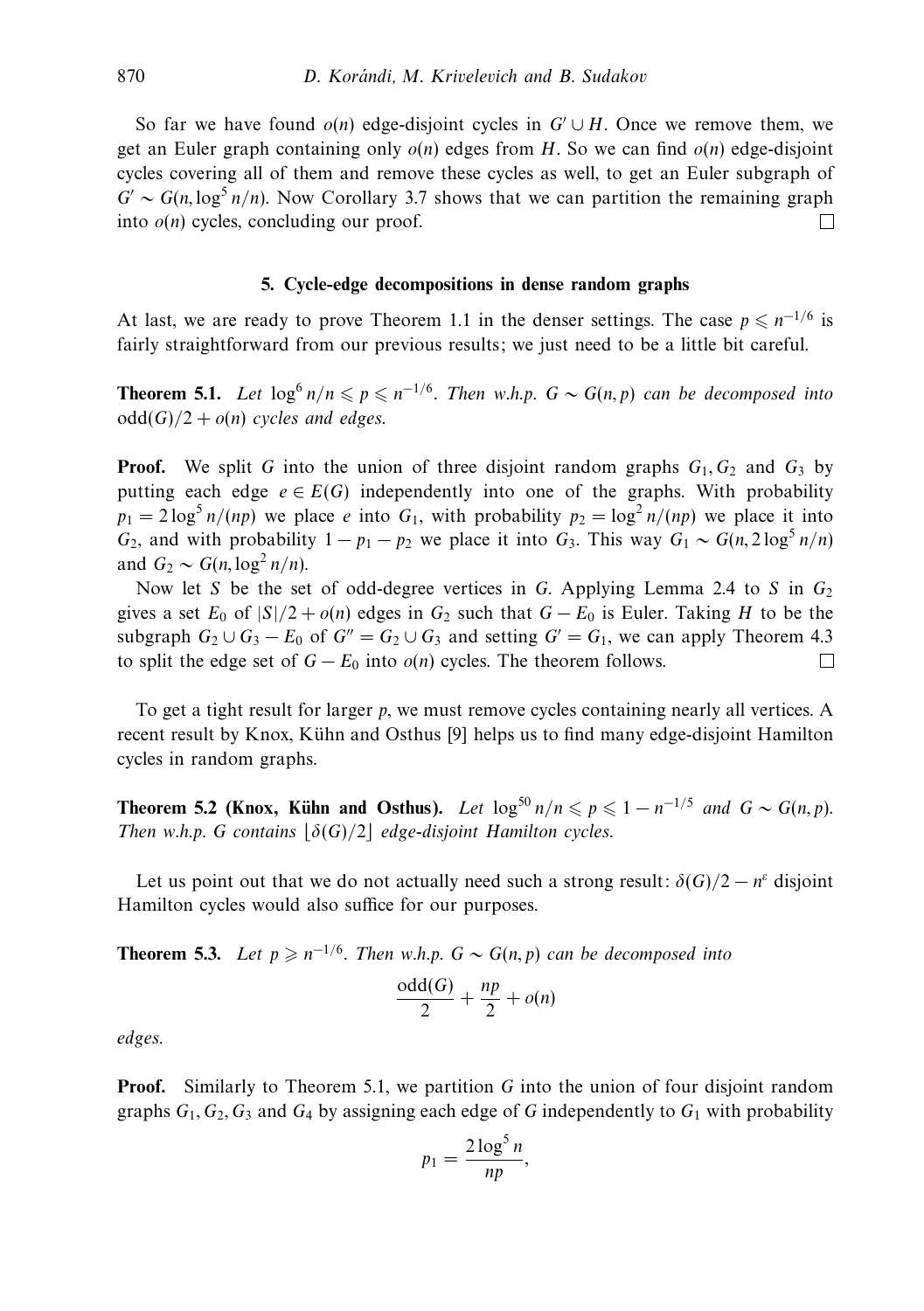to  $G_2$  with probability

$$
p_2=\frac{n^{4/5}\log^3 n}{(np)},
$$

to  $G_3$  with probability

$$
p_3 = \frac{\log^2 n}{np}
$$

and to  $G_4$  otherwise (with probability  $p_4 = 1 - p_1 - p_2 - p_3 = 1 - o(1)$ ). It is easy to see from the Chernoff bound (Claim 2.1(a)) that w.h.p. the maximum degree of  $G_3$  is at most  $npp_3 + n^{3/5} \le 2n^{3/5}$ , and the maximum degree of *G*<sub>4</sub> is at most  $npp_4 + n^{3/5}$ . Let us assume this is the case.

Let *S* be the set of odd-degree vertices in *G*. Now, as before, we use Lemma 2.4 to find a set  $E_0$  of  $|S|/2 + o(n)$  edges in  $G_3$  such that  $G - E_0$  is Euler. Notice that  $G_4 \sim$ *G*(*n*, *pp*<sub>4</sub>), where  $pp_4 = p(1 - o(1))$ , so w.h.p. *G*<sub>4</sub> has minimum degree at least  $npp_4 - n^{3/5}$  by Claim 2.1(c). Also,  $pp_4 < 1 - n^{-1/5}$  (because  $pp_2 > n^{-1/5}$ ), hence we can apply Theorem 5.2 and find

$$
\frac{npp_4 - n^{3/5}}{2}
$$

edge-disjoint Hamilton cycles in it. Let  $H_0$  be the graph obtained from  $G_3 \cup G_4 - E_0$  by removing these cycles. Then the maximum degree of  $H_0$  is at most  $4n^{3/5}$ , hence we can break the edge set of  $H_0$  into  $n^{4/5}$  matchings  $M_i$ .

We want to use Theorem 4.1 to close the  $M_i$  into cycles, so let us split  $G_2$  into  $n^{4/5}$ random graphs  $G_i' \sim G(n, \log^3 n/n)$  uniformly. By Lemma 4.2 we can further partition each  $M_i$  and  $G'_i$ , with probability  $1 - n^{-\omega(1)}$ , into log *n* matchings and graphs,  $M_{i,j}$  and  $G'_{i,j}$ , in such a way that we can apply Theorem 4.1 on  $G'_{i,j}$  for any pairing  $F_{i,j}$  on the vertices of  $M_{i,j}$ . Choose  $F_{i,j}$ , as before, so that the resulting paths together with  $M_{i,j}$  form a cycle. Then with probability at least  $1 - 1/n$  the theorem produces the required cycle, so w.h.p. all  $n^{4/5} \log n$  cycles exist simultaneously.

This way we find  $n^{4/5} \log n = o(n)$  edge-disjoint cycles covering  $H_0$  and some edges in *G*<sub>2</sub>. Let *H* be the graph containing the unused edges of *G*<sub>2</sub>. Then *G*<sub>1</sub> ∪ *H* is Euler, and we can apply Theorem 4.3 with the host graph  $G_1 \cup G_2$  from distribution  $G(n, p(p_1 + p_2))$ , and the partition  $G' = G_1$ ,  $G'' = G_2$ . This gives us a decomposition of  $G' \cup H$  into  $o(n)$ cycles w.h.p., completing our proof. П

#### **6. Concluding remarks**

The above proof settles the question for  $p = \omega(\log \log n/n)$ , but it would be nice to have a result for the whole probability range. The bottleneck in our proof is Lemma 2.5, where we obtain a small edge set  $E_0$  such that  $G(n, p) - E_0$  is Euler. We believe that similar ideas can be applied to prove this lemma for even smaller values of  $p$  if one puts more effort into finding short paths between vertices not covered by the matching. In any case, it seems that the asymptotics of the optimum is defined by the smallest such  $E_0$  for